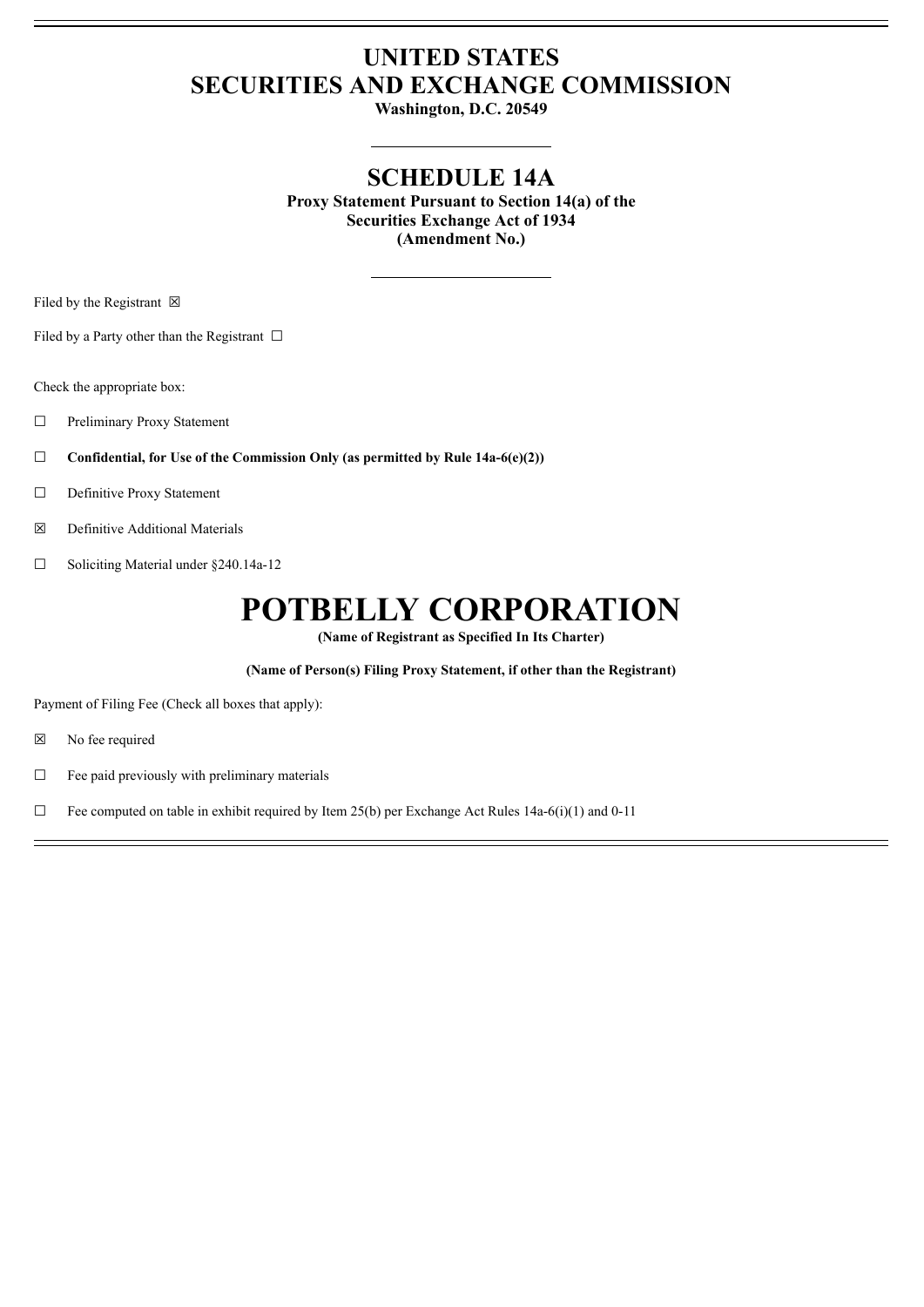

POTBELLY CORPORATION<br>111 NORTH CANAL STREET<br>SUITE 325<br>CHICAGO, IL 60606

# Your **Vote** Counts!

#### POTBELLY CORPORATION

2022 Annual Meeting Vote by May 18, 2022 11:59 PM ET



#### You invested in POTBELLY CORPORATION and it's time to vote!

You have the right to vote on proposals being presented at the Annual Meeting. This is an important notice regarding the availability of proxy material for the stockholder meeting to be held on May 19, 2022.

#### Get informed before you vote

View the Notice & Proxy Statement, Annual Report on Form 10-K online OR you can receive a free paper or email copy of the material(s) by requesting prior to May 05, 2022. If you would like to request a copy of the material(s) for this and/or future stockholder meetings, you may (1) visit www.ProxyVote.com, (2) call 1-800-579-1639 or (3) send an email to sendmaterial@proxyvote.com. If sending an email, please include your control number (indicated below) in the subject line. Unless requested, you will not otherwise receive a paper or email copy.



\*Please check the meeting materials for any special requirements for meeting attendance.